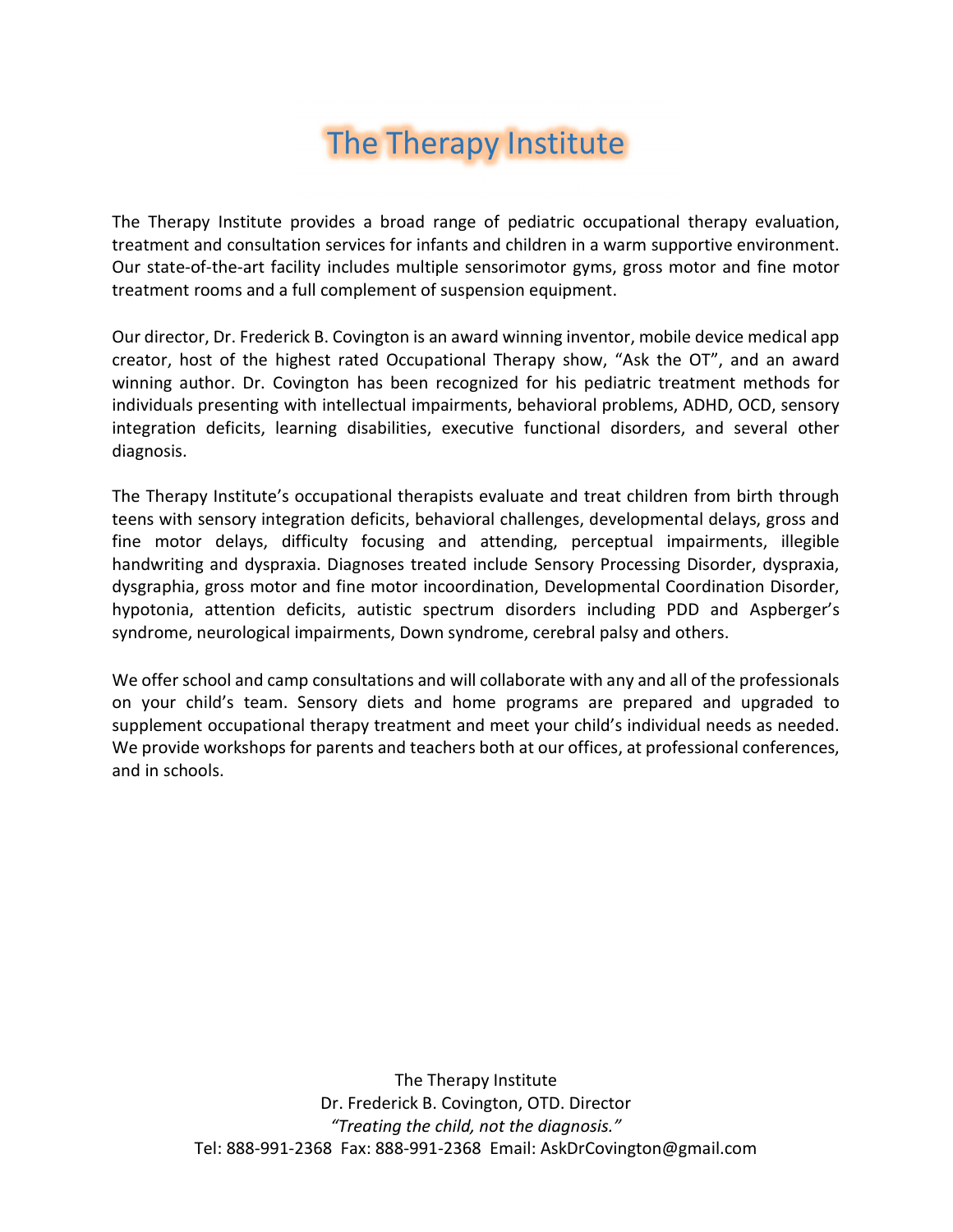

The Therapy Institute "Treating the individual, not the diagnosis" Dr. Frederick B. Covington, OTD. Director Tel: 888-991-2368 Fax: 888-991-2368 Email: AskDrCovington@gmail.com www.TheTherapyInstitute.com

#### PATIENT INFORMATION

|  | Has he/she been in a special classroom, attended remedial or enrichment classes? ____________                  |
|--|----------------------------------------------------------------------------------------------------------------|
|  | Please describe: 1990 and 2000 and 2000 and 2000 and 2000 and 2000 and 2000 and 2000 and 2000 and 2000 and 200 |
|  |                                                                                                                |
|  |                                                                                                                |
|  |                                                                                                                |
|  |                                                                                                                |
|  | Home phone:_____________________Cell phone:_________________________Work phone:_____________________           |
|  |                                                                                                                |
|  |                                                                                                                |
|  |                                                                                                                |
|  | Home phone:____________________Cell phone:_____________________________Work phone:__________________           |
|  | Fax:____________________________Occupation:____________________________E-mail address:___________________      |
|  |                                                                                                                |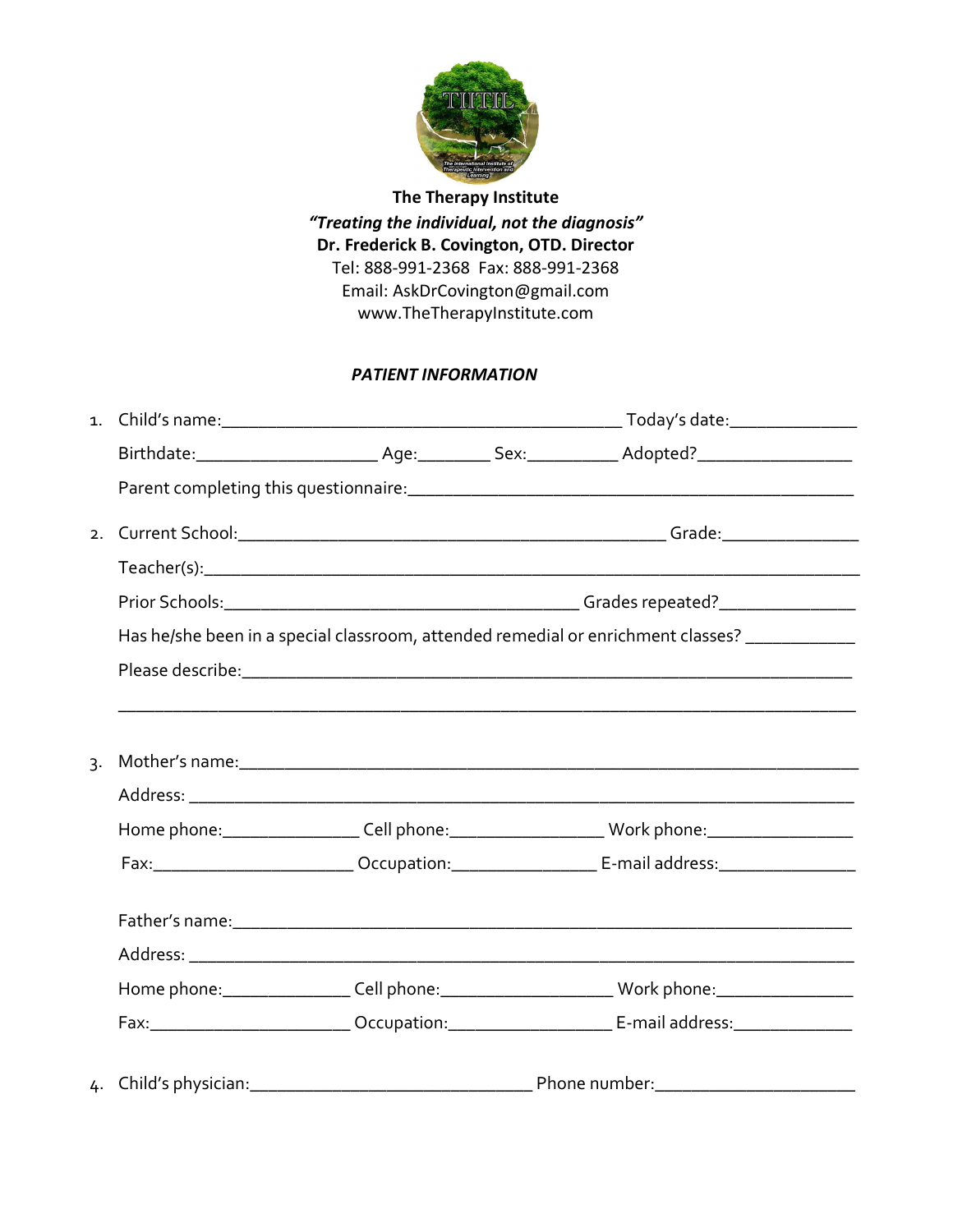| 5. |                                                                                                        |
|----|--------------------------------------------------------------------------------------------------------|
|    |                                                                                                        |
|    |                                                                                                        |
| 7. | What are your concerns about your child ? (Please provide a detailed explanation)                      |
|    |                                                                                                        |
|    |                                                                                                        |
|    |                                                                                                        |
|    |                                                                                                        |
|    |                                                                                                        |
|    |                                                                                                        |
|    |                                                                                                        |
| 9. | Is there any discrepancy in your impression of your child versus the school's?                         |
|    |                                                                                                        |
|    |                                                                                                        |
|    |                                                                                                        |
|    | 10. Did either parent or any relative experience the same difficulties as your child? Explain:         |
|    |                                                                                                        |
|    |                                                                                                        |
|    |                                                                                                        |
|    | 11. Has your family experienced any recent crisis or stress that you feel is important to your child's |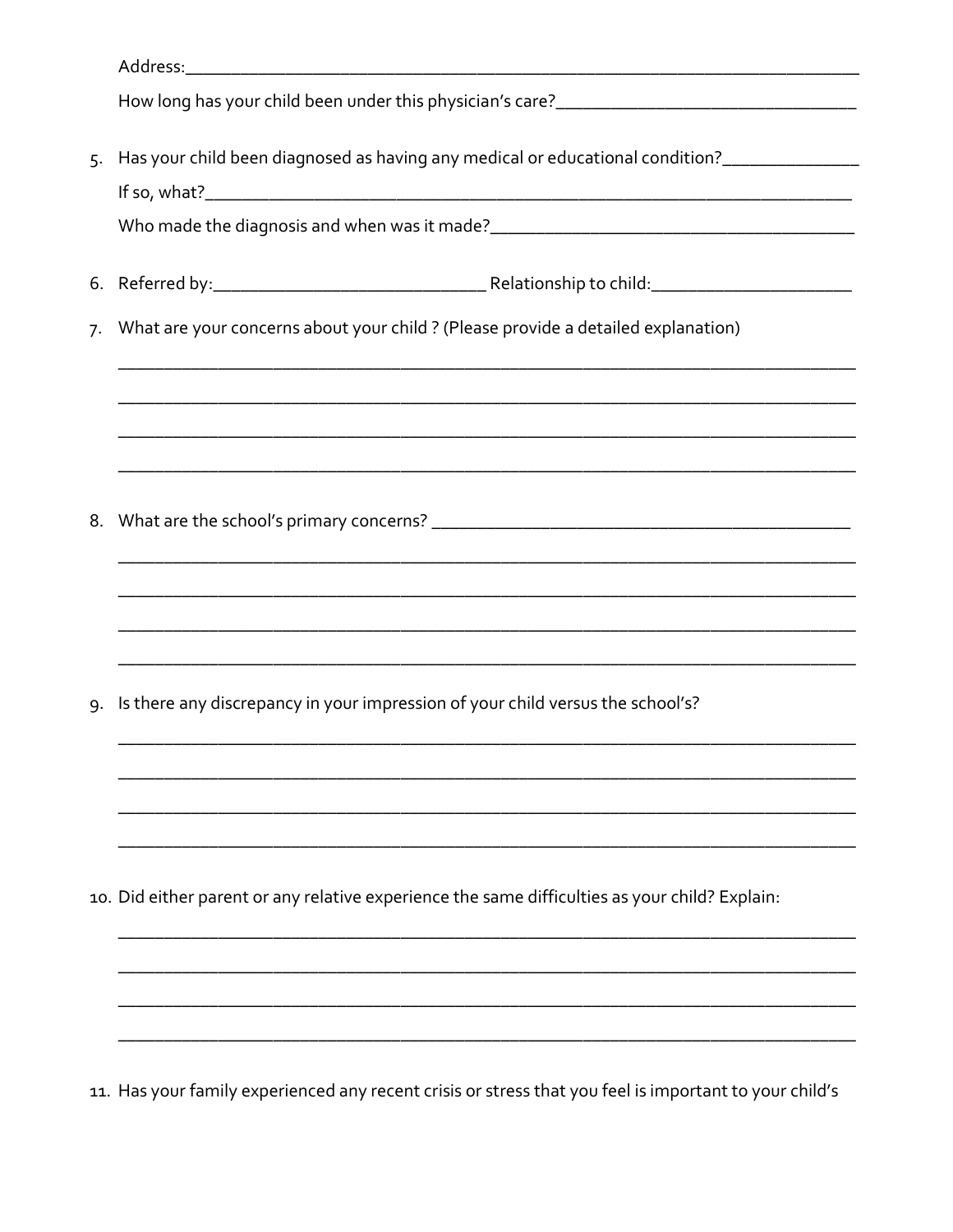| 13. What are your concerns about your child ? (Please provide a detailed explanation)          |
|------------------------------------------------------------------------------------------------|
|                                                                                                |
|                                                                                                |
|                                                                                                |
|                                                                                                |
|                                                                                                |
|                                                                                                |
|                                                                                                |
|                                                                                                |
| 15. Is there any discrepancy in your impression of your child versus the school's?             |
|                                                                                                |
|                                                                                                |
|                                                                                                |
| 16. Did either parent or any relative experience the same difficulties as your child? Explain: |
|                                                                                                |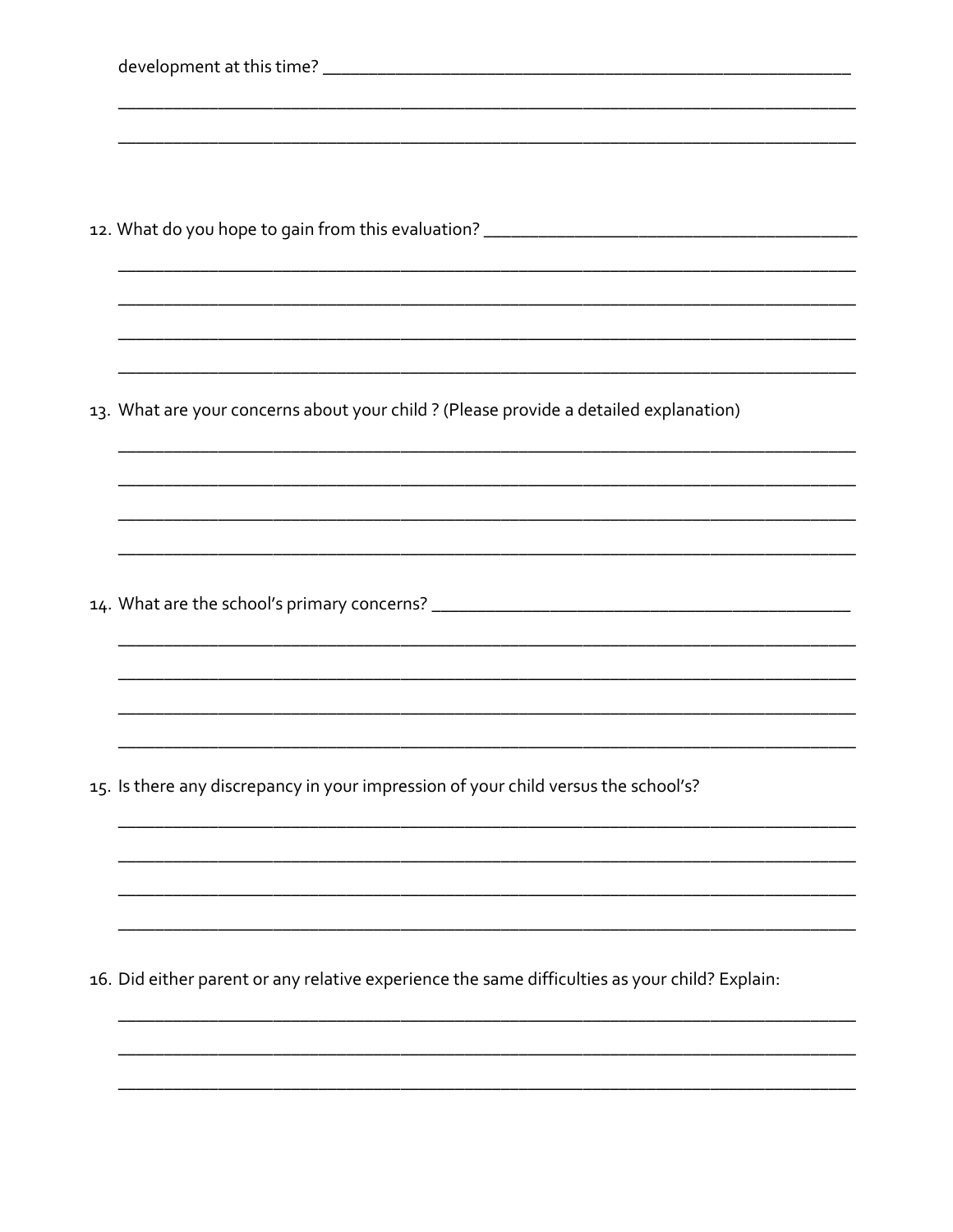17. Has your family experienced any recent crisis or stress that you feel is important to your child's development at this time? \_\_\_\_\_\_\_\_\_\_\_\_\_\_\_\_\_\_\_\_\_\_\_\_\_\_\_\_\_\_\_\_\_\_\_\_\_\_\_\_\_\_\_\_\_\_\_\_\_\_\_\_\_\_\_\_\_\_

\_\_\_\_\_\_\_\_\_\_\_\_\_\_\_\_\_\_\_\_\_\_\_\_\_\_\_\_\_\_\_\_\_\_\_\_\_\_\_\_\_\_\_\_\_\_\_\_\_\_\_\_\_\_\_\_\_\_\_\_\_\_\_\_\_\_\_\_\_\_\_\_\_\_\_\_\_\_\_\_\_

\_\_\_\_\_\_\_\_\_\_\_\_\_\_\_\_\_\_\_\_\_\_\_\_\_\_\_\_\_\_\_\_\_\_\_\_\_\_\_\_\_\_\_\_\_\_\_\_\_\_\_\_\_\_\_\_\_\_\_\_\_\_\_\_\_\_\_\_\_\_\_\_\_\_\_\_\_\_\_\_\_

\_\_\_\_\_\_\_\_\_\_\_\_\_\_\_\_\_\_\_\_\_\_\_\_\_\_\_\_\_\_\_\_\_\_\_\_\_\_\_\_\_\_\_\_\_\_\_\_\_\_\_\_\_\_\_\_\_\_\_\_\_\_\_\_\_\_\_\_\_\_\_\_\_\_\_\_\_\_\_\_\_

18. Has your child seen, or is currently seeing any other specialists for an evaluation or treatment? If so, whom?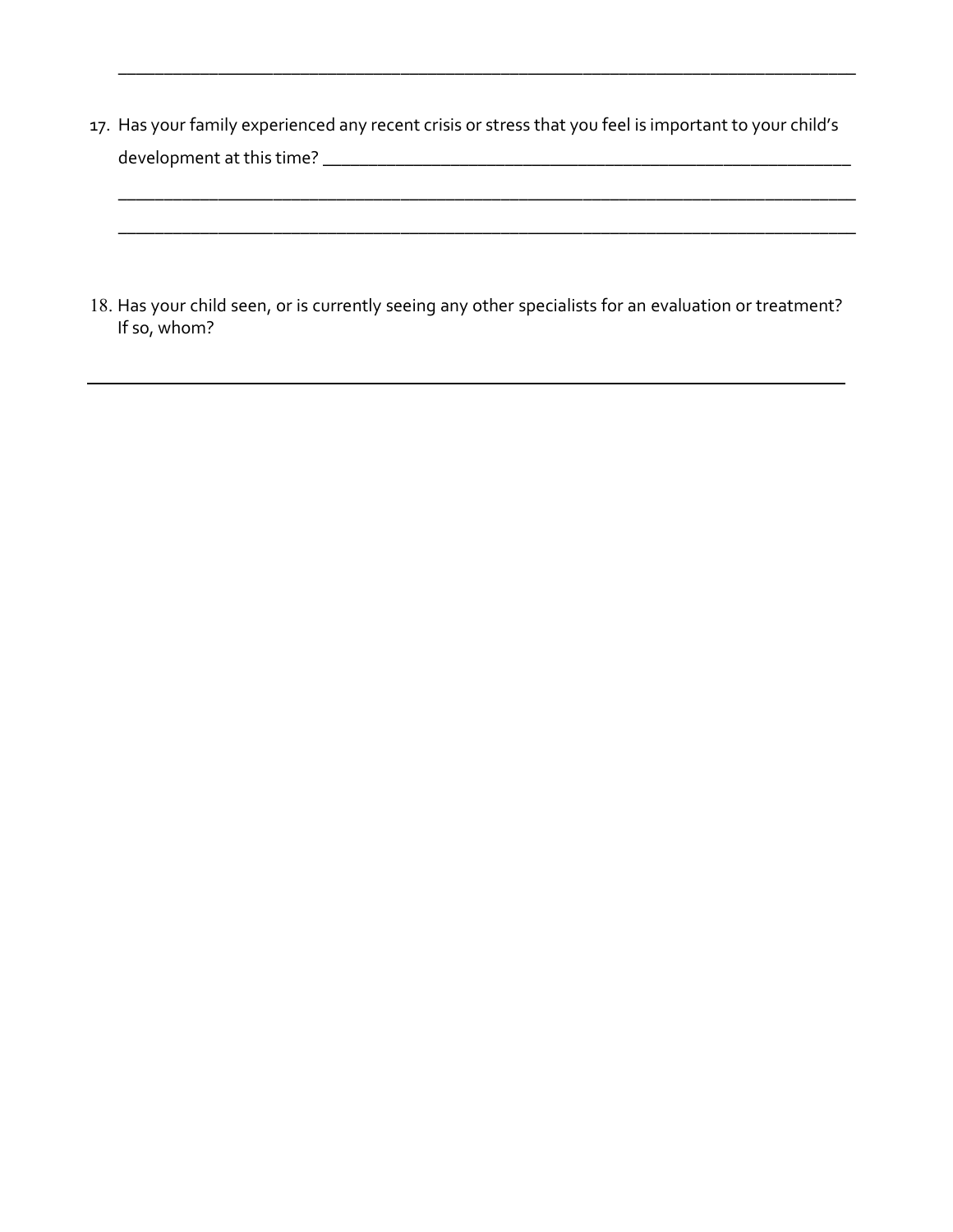# MEDICAL HISTORY

|                  | 1. Birth weight: ___________ lbs. _________ oz. Apgars: ________________________                           |  |  |  |  |  |  |  |
|------------------|------------------------------------------------------------------------------------------------------------|--|--|--|--|--|--|--|
| 2.               | Pregnancy: Full term: _______ Premature: _______                                                           |  |  |  |  |  |  |  |
| $\overline{3}$ . |                                                                                                            |  |  |  |  |  |  |  |
|                  | 4. Problems encountered during pregnancy (illness, injury, stress, anemia, medications, etc):              |  |  |  |  |  |  |  |
|                  | 5. Labor: Total length of labor: _______ Induced birth? _______ Breech presentation? ____________          |  |  |  |  |  |  |  |
|                  | 6. Delivery: Vaginal: _________ Cesarean: _________ Forceps: __________ Anesthesia: _______________        |  |  |  |  |  |  |  |
|                  |                                                                                                            |  |  |  |  |  |  |  |
|                  | 8. Neonatal history: (Check all that apply)                                                                |  |  |  |  |  |  |  |
|                  | jaundice: _____ cyanosis: _____ limpness: _____ stiffness: _____ congenital defects: _______________       |  |  |  |  |  |  |  |
|                  | oxygen: _________transfusions: __________tube feedings: ______ immobilization: ______________              |  |  |  |  |  |  |  |
|                  |                                                                                                            |  |  |  |  |  |  |  |
|                  |                                                                                                            |  |  |  |  |  |  |  |
|                  | 11. List illnesses, injuries, or surgeries the child has had and age at the time of illness:               |  |  |  |  |  |  |  |
|                  | 12. Has child had high fevers? __________ seizures: ______frequency: _______________________________       |  |  |  |  |  |  |  |
|                  | 13. General health at present: good: ________ fair: ________ poor: ________ Describe: ____________________ |  |  |  |  |  |  |  |
|                  |                                                                                                            |  |  |  |  |  |  |  |
|                  | 15. Ear infections: yes: ______ no: _____ frequency: ________ Tubes: yes: ____no:<br>______When:______     |  |  |  |  |  |  |  |
|                  |                                                                                                            |  |  |  |  |  |  |  |
|                  |                                                                                                            |  |  |  |  |  |  |  |
|                  | 18. Names and ages of child's siblings:                                                                    |  |  |  |  |  |  |  |
|                  |                                                                                                            |  |  |  |  |  |  |  |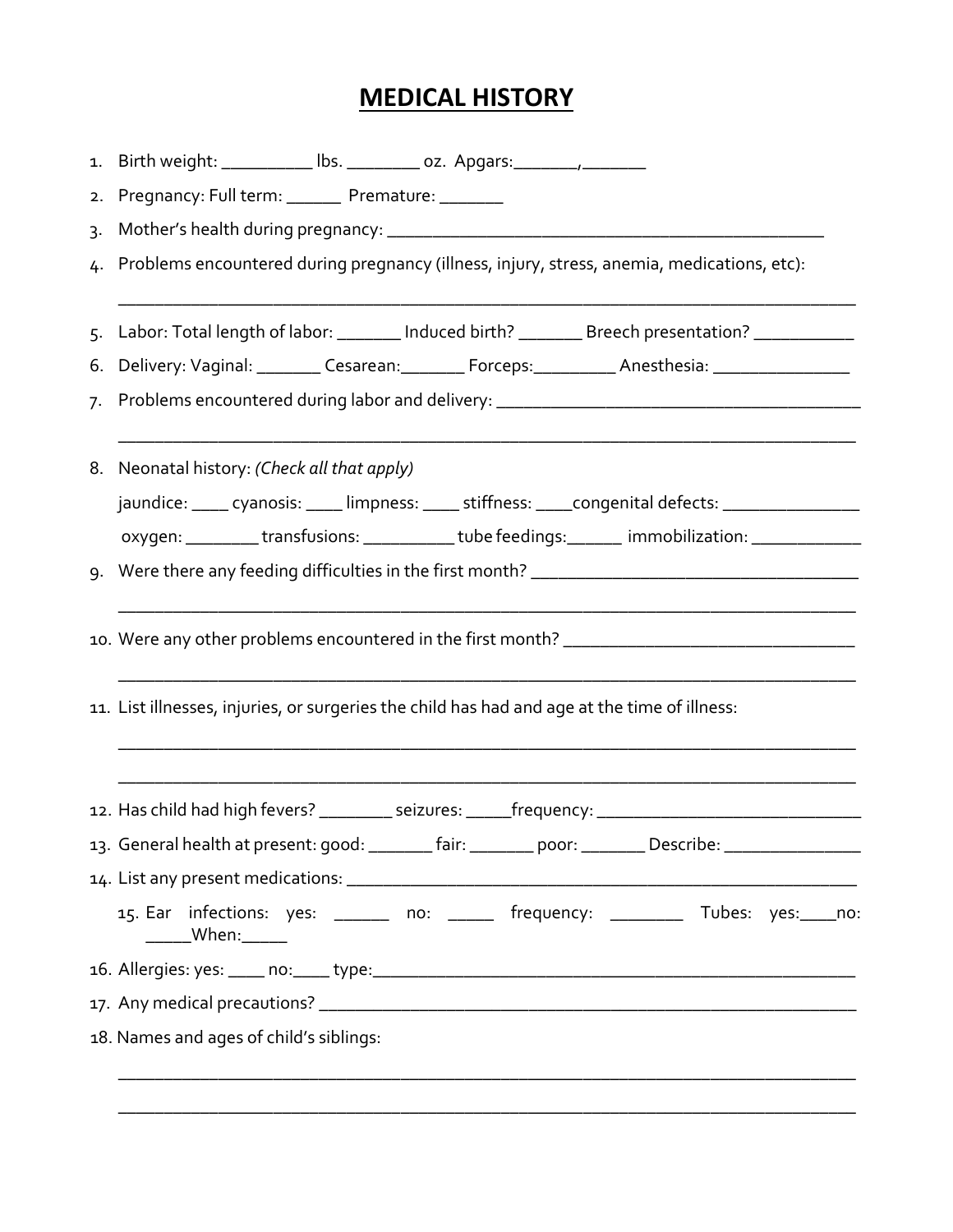### DEVELOPMENTAL HISTORY

Check all that describe your child as an infant:

| Fussy, irritable               | Good, non-demanding               |
|--------------------------------|-----------------------------------|
| Quiet<br>Passive               |                                   |
| Active                         | Liked being held                  |
| Resisted being held            | Floppy                            |
| Tensed muscles when being held | Slept well                        |
| Irreqular sleep patterns       | Overly active, never still unless |
|                                | sleeping                          |

\_\_\_\_\_\_\_\_\_\_\_\_\_\_\_\_\_\_\_\_\_\_\_\_\_\_\_\_\_\_\_\_\_\_\_\_\_\_\_\_\_\_\_\_\_\_\_\_\_\_\_\_\_\_\_\_\_\_\_\_\_\_\_\_\_\_\_\_\_\_\_\_\_\_\_\_\_\_\_\_\_

\_\_\_\_\_\_\_\_\_\_\_\_\_\_\_\_\_\_\_\_\_\_\_\_\_\_\_\_\_\_\_\_\_\_\_\_\_\_\_\_\_\_\_\_\_\_\_\_\_\_\_\_\_\_\_\_\_\_\_\_\_\_\_\_\_\_\_\_\_\_\_\_\_\_\_\_\_\_\_\_\_

\_\_\_\_\_\_\_\_\_\_\_\_\_\_\_\_\_\_\_\_\_\_\_\_\_\_\_\_\_\_\_\_\_\_\_\_\_\_\_\_\_\_\_\_\_\_\_\_\_\_\_\_\_\_\_\_\_\_\_\_\_\_\_\_\_\_\_\_\_\_\_\_\_\_\_\_\_\_\_\_\_

\_\_\_\_\_\_\_\_\_\_\_\_\_\_\_\_\_\_\_\_\_\_\_\_\_\_\_\_\_\_\_\_\_\_\_\_\_\_\_\_\_\_\_\_\_\_\_\_\_\_\_\_\_\_\_\_\_\_\_\_\_\_\_\_\_\_\_\_\_\_\_\_\_\_\_\_\_\_\_\_\_

Comments:

Check all that describe your child most at present:

| Has positive self esteem           | Usually happy                |
|------------------------------------|------------------------------|
| Mostly quiet                       | Overly active                |
| Tires easily                       | Talks constantly             |
| Restless                           | Stubborn                     |
| Difficulty separating from primary | Difficulty shifting from one |
| caretakers                         | activity to another          |
| Over reacts                        | Fights frequently            |
| Frequent temper tantrums           | Clumsy                       |
| Resists change                     | Nervous habits or tics       |
| Falls often                        | Poor attention span          |
| Easily frustrated                  | Distractible                 |
| Cries often                        | Rocks self frequently        |
| Has difficulty learning new tasks  |                              |

\_\_\_\_\_\_\_\_\_\_\_\_\_\_\_\_\_\_\_\_\_\_\_\_\_\_\_\_\_\_\_\_\_\_\_\_\_\_\_\_\_\_\_\_\_\_\_\_\_\_\_\_\_\_\_\_\_\_\_\_\_\_\_\_\_\_\_\_\_\_\_\_\_\_\_\_\_\_\_\_\_

\_\_\_\_\_\_\_\_\_\_\_\_\_\_\_\_\_\_\_\_\_\_\_\_\_\_\_\_\_\_\_\_\_\_\_\_\_\_\_\_\_\_\_\_\_\_\_\_\_\_\_\_\_\_\_\_\_\_\_\_\_\_\_\_\_\_\_\_\_\_\_\_\_\_\_\_\_\_\_\_\_

\_\_\_\_\_\_\_\_\_\_\_\_\_\_\_\_\_\_\_\_\_\_\_\_\_\_\_\_\_\_\_\_\_\_\_\_\_\_\_\_\_\_\_\_\_\_\_\_\_\_\_\_\_\_\_\_\_\_\_\_\_\_\_\_\_\_\_\_\_\_\_\_\_\_\_\_\_\_\_\_\_

\_\_\_\_\_\_\_\_\_\_\_\_\_\_\_\_\_\_\_\_\_\_\_\_\_\_\_\_\_\_\_\_\_\_\_\_\_\_\_\_\_\_\_\_\_\_\_\_\_\_\_\_\_\_\_\_\_\_\_\_\_\_\_\_\_\_\_\_\_\_\_\_\_\_\_\_\_\_\_\_\_

Comments: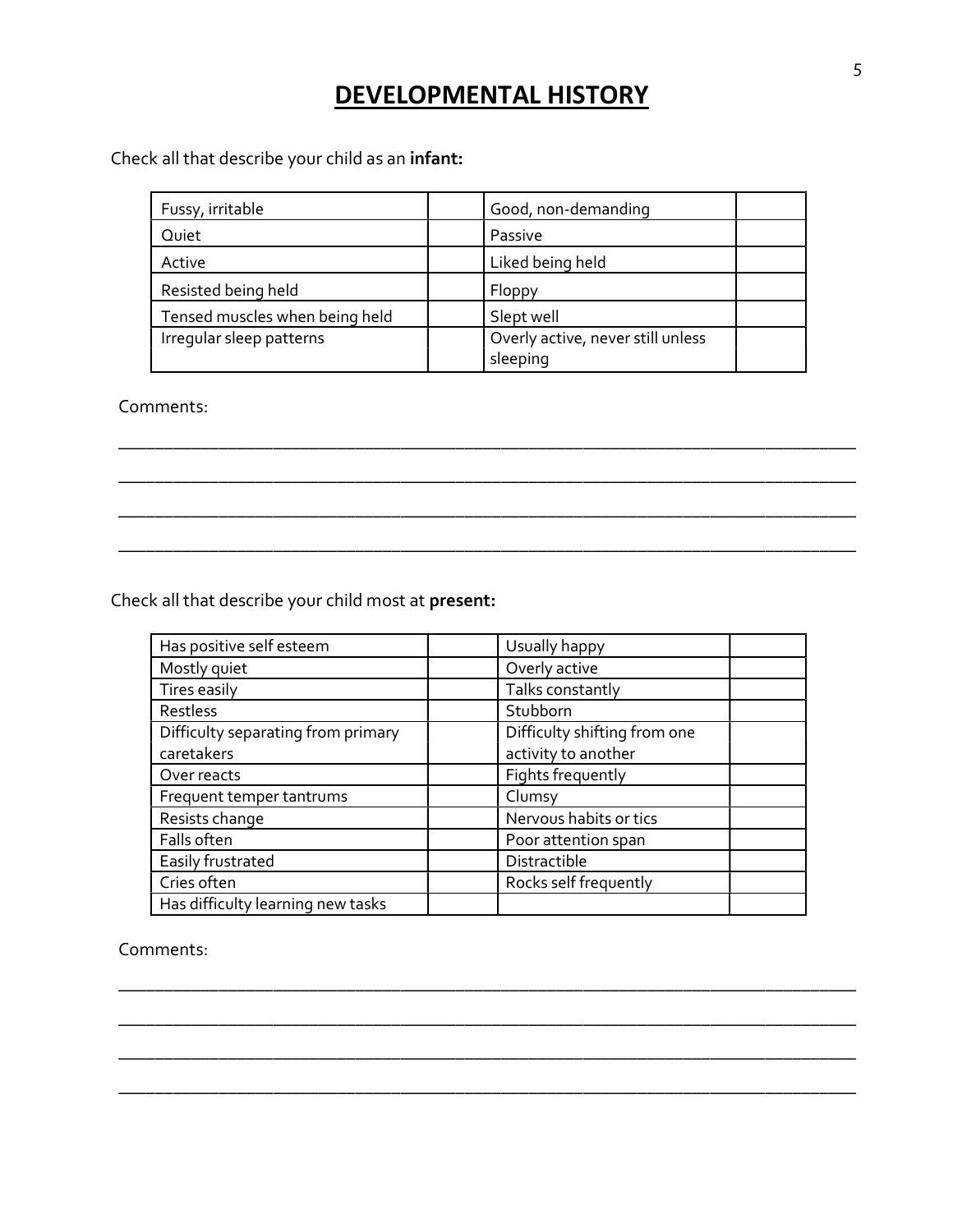Approximate age at which your child did the following:

| Raised head                | Pulled to standing |  |
|----------------------------|--------------------|--|
| Crawled on hands and knees | Stood alone        |  |
| Sat alone                  | Walked             |  |

Your general impression of your child's motor development:

|                                            | Advanced | Normal | Slow |
|--------------------------------------------|----------|--------|------|
| Gross motor: (running, jumping, ball play) |          |        |      |
| Fine motor: (beading, lacing, cutting with |          |        |      |
| scissors) Handwriting/coloring skills:     |          |        |      |

\_\_\_\_\_\_\_\_\_\_\_\_\_\_\_\_\_\_\_\_\_\_\_\_\_\_\_\_\_\_\_\_\_\_\_\_\_\_\_\_\_\_\_\_\_\_\_\_\_\_\_\_\_\_\_\_\_\_\_\_\_\_\_\_\_\_\_\_\_\_\_\_\_\_\_\_\_\_\_\_\_

\_\_\_\_\_\_\_\_\_\_\_\_\_\_\_\_\_\_\_\_\_\_\_\_\_\_\_\_\_\_\_\_\_\_\_\_\_\_\_\_\_\_\_\_\_\_\_\_\_\_\_\_\_\_\_\_\_\_\_\_\_\_\_\_\_\_\_\_\_\_\_\_\_\_\_\_\_\_\_\_\_

Comments: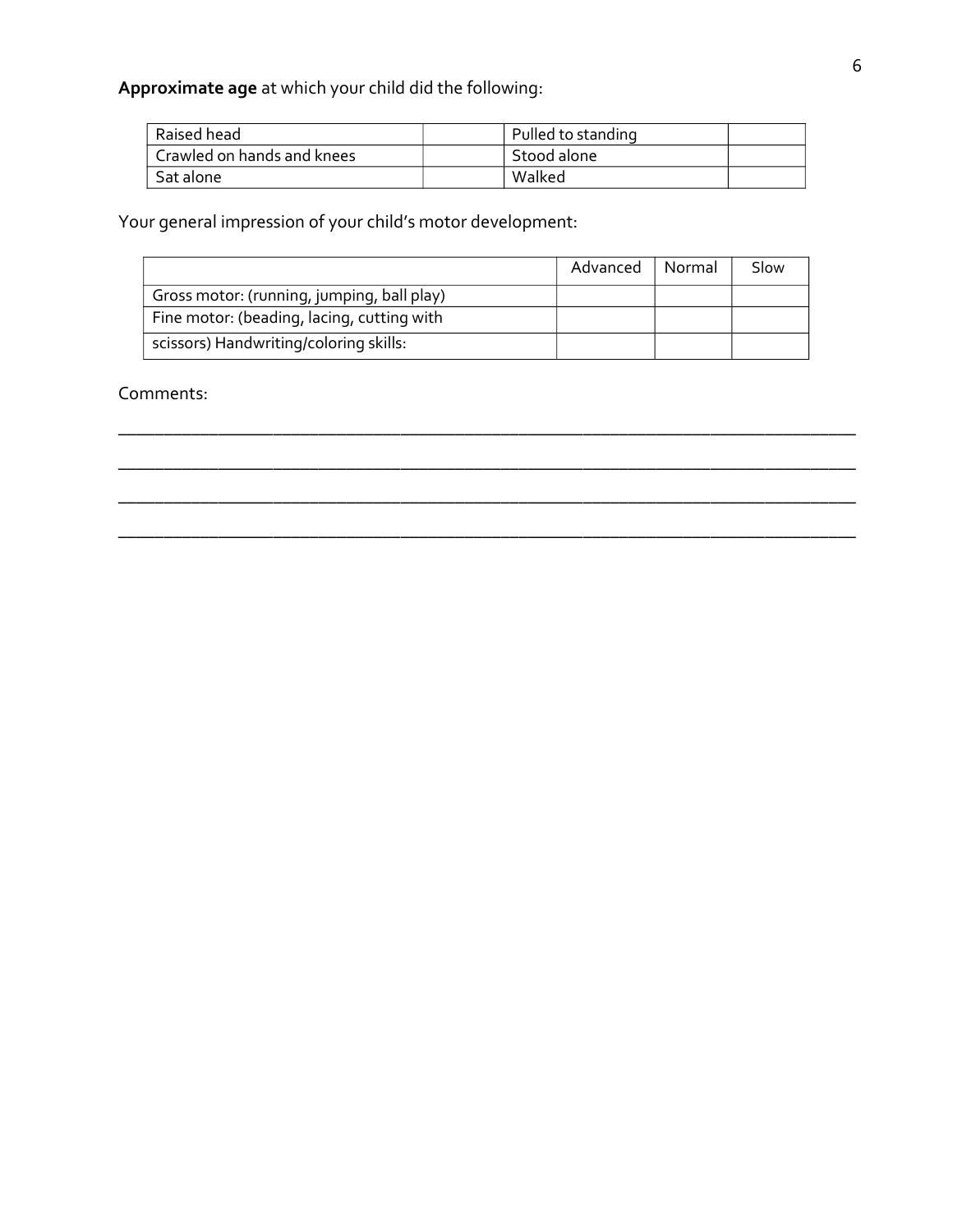### DAILY SCHEDULE

| 1. | My child is in school/day care from: _______________ to ______________.                                                                                                       |
|----|-------------------------------------------------------------------------------------------------------------------------------------------------------------------------------|
|    | 2. Please describe your child's morning routine (typical school day). _____________________________                                                                           |
| 3. | What factors most interfere with a smooth morning? ______________________________                                                                                             |
| 4. | Provide an overview of your child's usual after-school routine.                                                                                                               |
| 5. | What are the biggest deterrents to a smooth evening?                                                                                                                          |
| 6. | What prevents or facilitates smooth homework sessions? How involved are you in the process?                                                                                   |
| 7. | How does your child choose to spend his/her free time at home?                                                                                                                |
| 8. | Does your child play appropriately with toys? If not, explain:                                                                                                                |
| 9. | Please describe your child's bedtime routine. What tends to relax or over-stimulate him/her in<br>the evening? How long does it take your child once put to bed, fall asleep? |
|    | 10. How does you child cope with weekends (e.g., more physically active, stays in front of the TV,<br>play date with friends, type of demeanor compared to week days)?        |

11. What is his/her mood like when he/she returns to school after the weekend?

\_\_\_\_\_\_\_\_\_\_\_\_\_\_\_\_\_\_\_\_\_\_\_\_\_\_\_\_\_\_\_\_\_\_\_\_\_\_\_\_\_\_\_\_\_\_\_\_\_\_\_\_\_\_\_\_\_\_\_\_\_\_\_\_\_\_\_\_\_\_\_\_\_\_\_\_\_\_\_

\_\_\_\_\_\_\_\_\_\_\_\_\_\_\_\_\_\_\_\_\_\_\_\_\_\_\_\_\_\_\_\_\_\_\_\_\_\_\_\_\_\_\_\_\_\_\_\_\_\_\_\_\_\_\_\_\_\_\_\_\_\_\_\_\_\_\_\_\_\_\_\_\_\_\_\_\_\_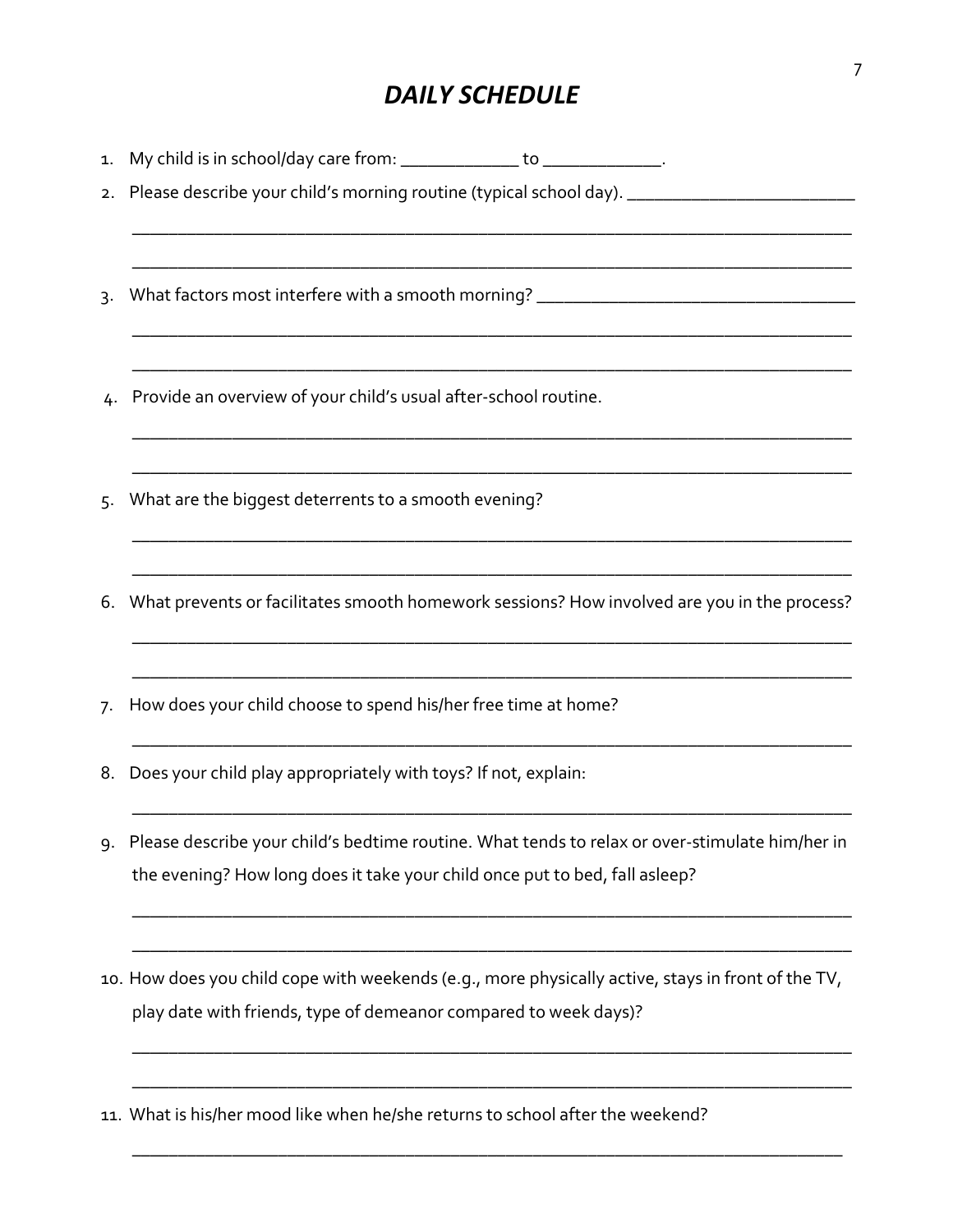## **BEHAVIOR & SOCIAL SKILLS**

| 1.               | Who is primarily responsible for discipline and rule setting at home? ______________________________                                                                                                     |  |  |
|------------------|----------------------------------------------------------------------------------------------------------------------------------------------------------------------------------------------------------|--|--|
| 2.               | What methods are most effective? How does your child respond to discipline?                                                                                                                              |  |  |
|                  |                                                                                                                                                                                                          |  |  |
| $\overline{3}$ . |                                                                                                                                                                                                          |  |  |
| 4.               | Have you observed any head banging or self-destructive behavior? ___________________________________                                                                                                     |  |  |
| 5.               | How does your child respond to authority figures outside of the home?                                                                                                                                    |  |  |
|                  |                                                                                                                                                                                                          |  |  |
| 7.<br>8.         | Does your child have a "best friend"? _________________ Older or younger? _________________________<br>Is your child attuned to social cues? Is he/she socially appropriate (at school, home, play date, |  |  |
|                  |                                                                                                                                                                                                          |  |  |
| 9.               | How does your child do with one-on-one play dates? Does he/she request them?                                                                                                                             |  |  |
|                  | 10. Are you concerned with your child's ability to function at birthday parties, other group or                                                                                                          |  |  |
|                  | crowded situations? (e.g. guests at home, visiting friends or relatives, youth group, synagogue,                                                                                                         |  |  |
|                  |                                                                                                                                                                                                          |  |  |
|                  |                                                                                                                                                                                                          |  |  |
|                  |                                                                                                                                                                                                          |  |  |